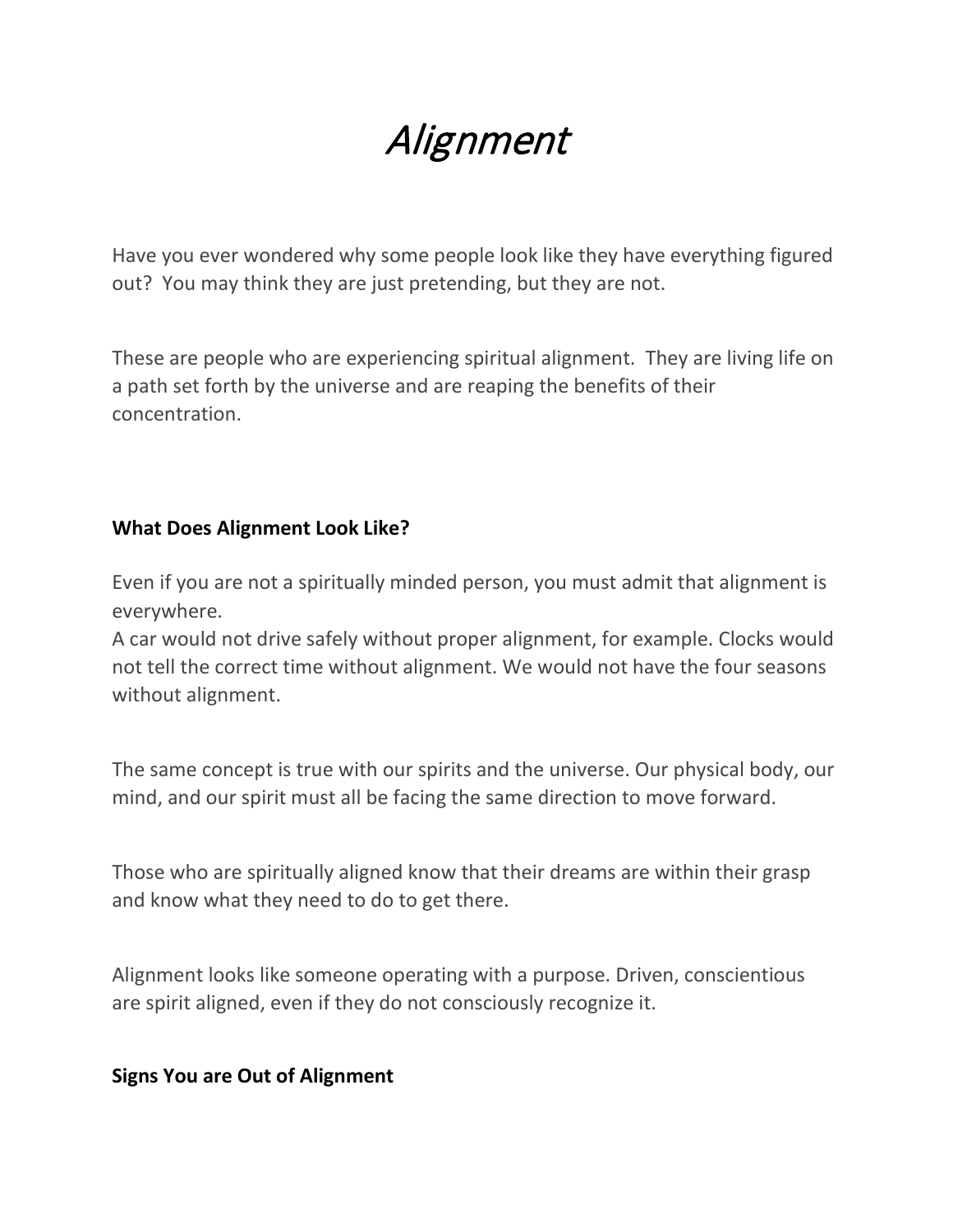Most people will stumble through their lives without ever noticing that they are out of alignment with the universe.

Those who have experienced alignment, though, will know what it feels like to need to recalibrate.

The most common ways to tell that you need to align yourself with the universe is the sensation of being in a funk, scattered, anxious or depressed. That wandering feeling is a telltale sign that you need spiritual alignment.

#### **Spiritual Alignment And Manifestation**

How well do **you** understand the Law of Attraction? *"Like attracts like!"* and *"Thoughts create things!"*

The truth is that spiritual alignment is **the most** important factor for successful manifestation.

But what exactly is spiritual alignment?

How does it relate to manifestation?

And can you ensure that you are **on** the path to transform your life?

#### **What Is Spiritual Alignment?**

In the simplest of terms… Being in alignment means to be in line (or parallel) with something else. Spiritual alignment in terms of manifestation relates to how our spiritual energy lines up with that of our desires.

**Now let's break this down further…**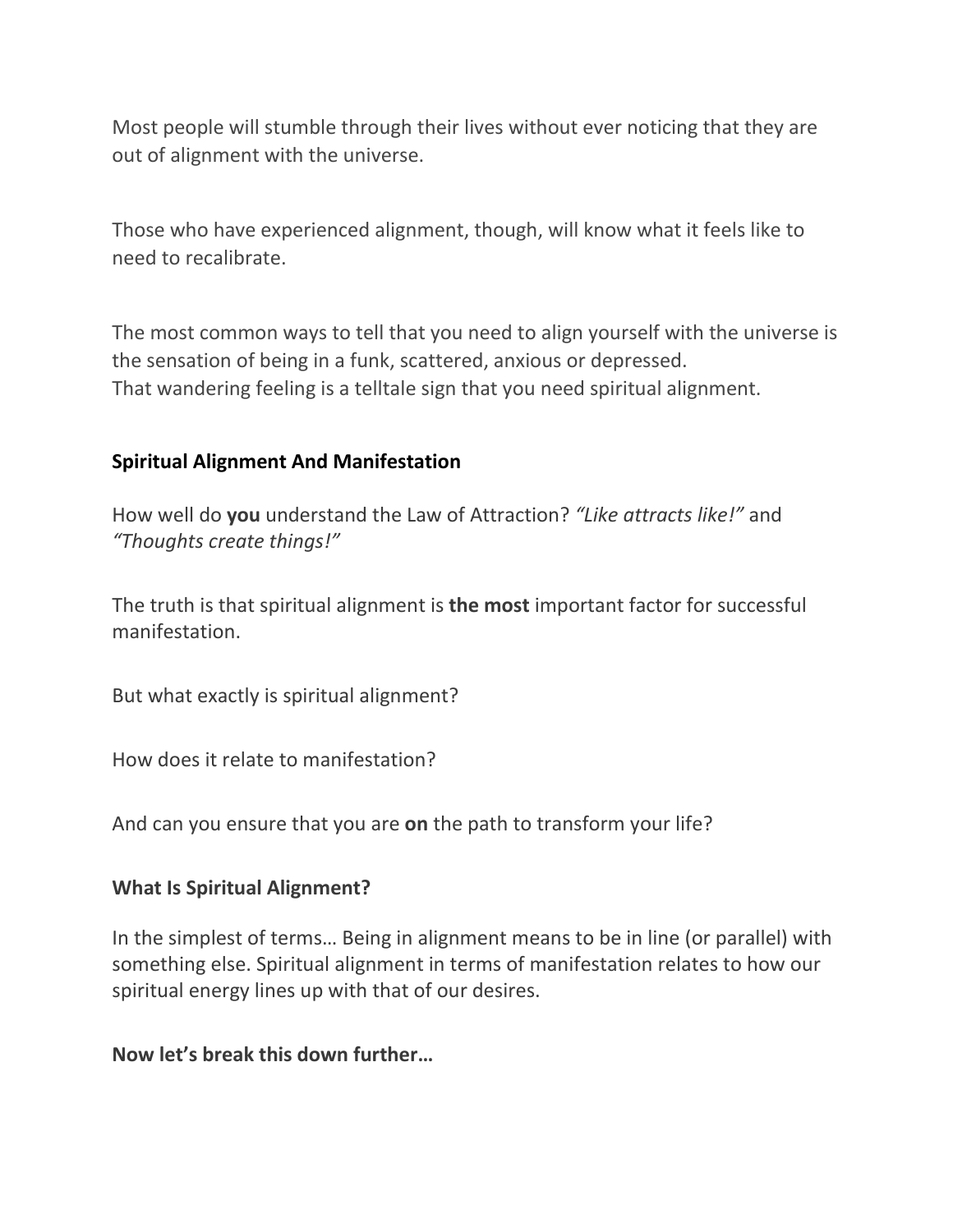Everything in our universe is made of energy… And if we have learned anything from high school physics, it is that everything is in constant motion. Vibration… **Everything** is vibrating on its own frequency.

Spiritual alignment and manifestation work together when we tune our own frequency to be an exact match with that of our desires.

Much like tuning a radio to find the station you desire, you must tune yourself into the vibrational energy of that which you want the most.

#### **Spiritual Alignment With Your Life Purpose**

Many spiritual gurus will tell you that spiritual alignment is about being an energetic match with your life purpose… Which is true…

But for many people, the term "life purpose" or "soul purpose" translates to not having choice, or that one's life is determined by fate alone.

This leads to questions such as: *"What is my life purpose?"* and *"Why am I here?"*

The truth is that fate and free-will co-exist together. Being able to balance the two is all part of being in spiritual alignment. Destiny and free-will go together like yin and yang. Like opposite poles of the same line of frequency, they work together in perfect harmony.

Free-will is what you choose in life and destiny is the way in which you can best reach those desires.

Fate is broad and leaves a lot open for manifestation…

**For example:**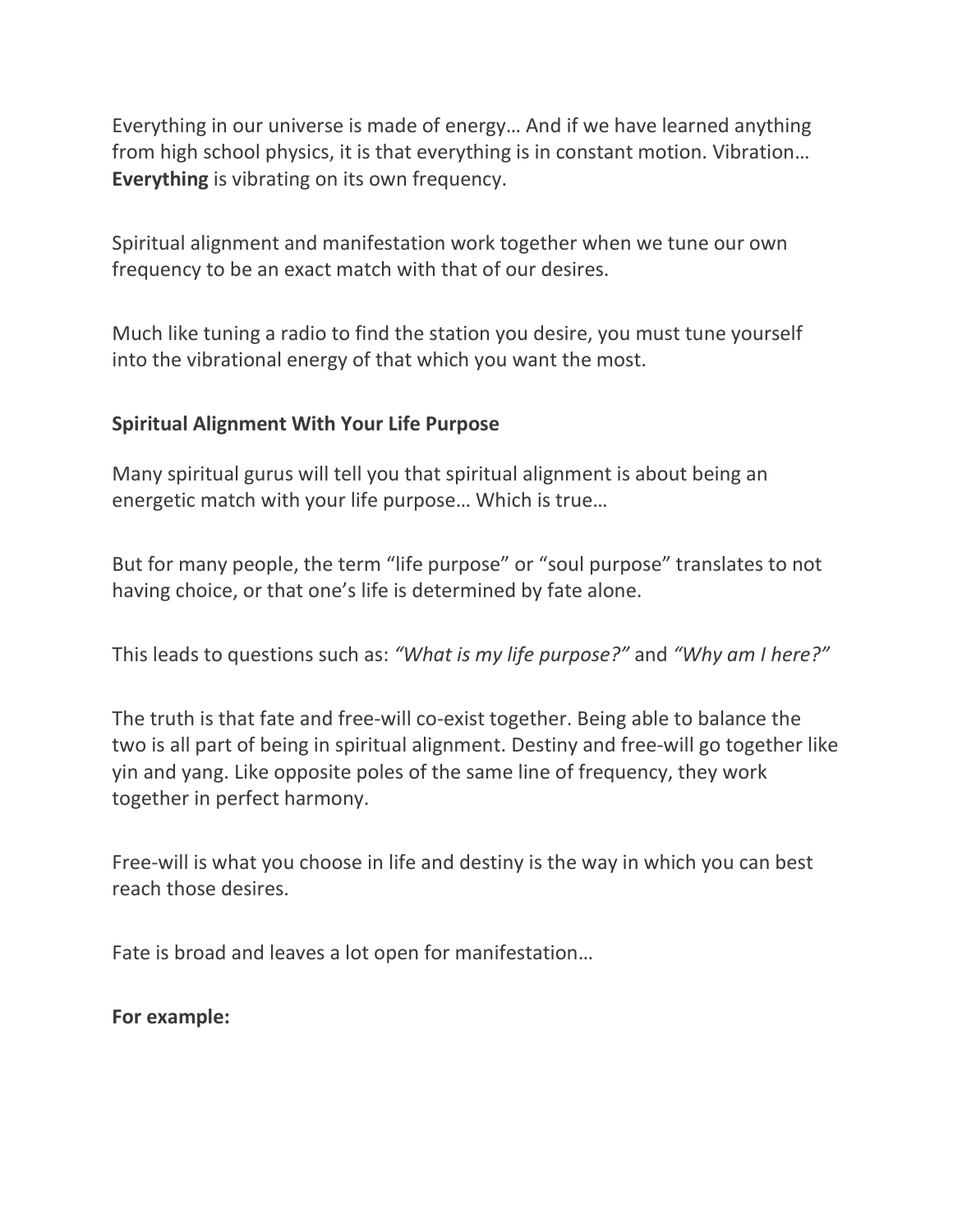If you are naturally gifted in the arts, you may have been born to fulfill your desires in a creative way…

That is not to say that you **must** be an artist to manifest but being creative is the best channel for you to connect with your desires as well as source energy.

List your natural attributes… skills that seem to have emerged out of nowhere rather than have been taught.

Are you naturally expressive?

Do you possess a deep understanding of the mechanics of things?

Maybe you have a knack for caring for children or animals?

Or perhaps you just have a natural ability to pick up new concepts fast.

Your personal attributes can be channeled into your manifestations to reach spiritual alignment.

When the universe gives you a gift like that, it is saying *"This is a way we can connect."*

That is why so many people find their natural abilities to be almost meditative…

Skateboarders who never feel as Zen as when they are immersed in an epic trick…

Make-up artists who go into a world of their own as they relax into their craft.

**Alignment Is The Ultimate Balance…**

And not just a balance between the fate and free-will aspects of your being.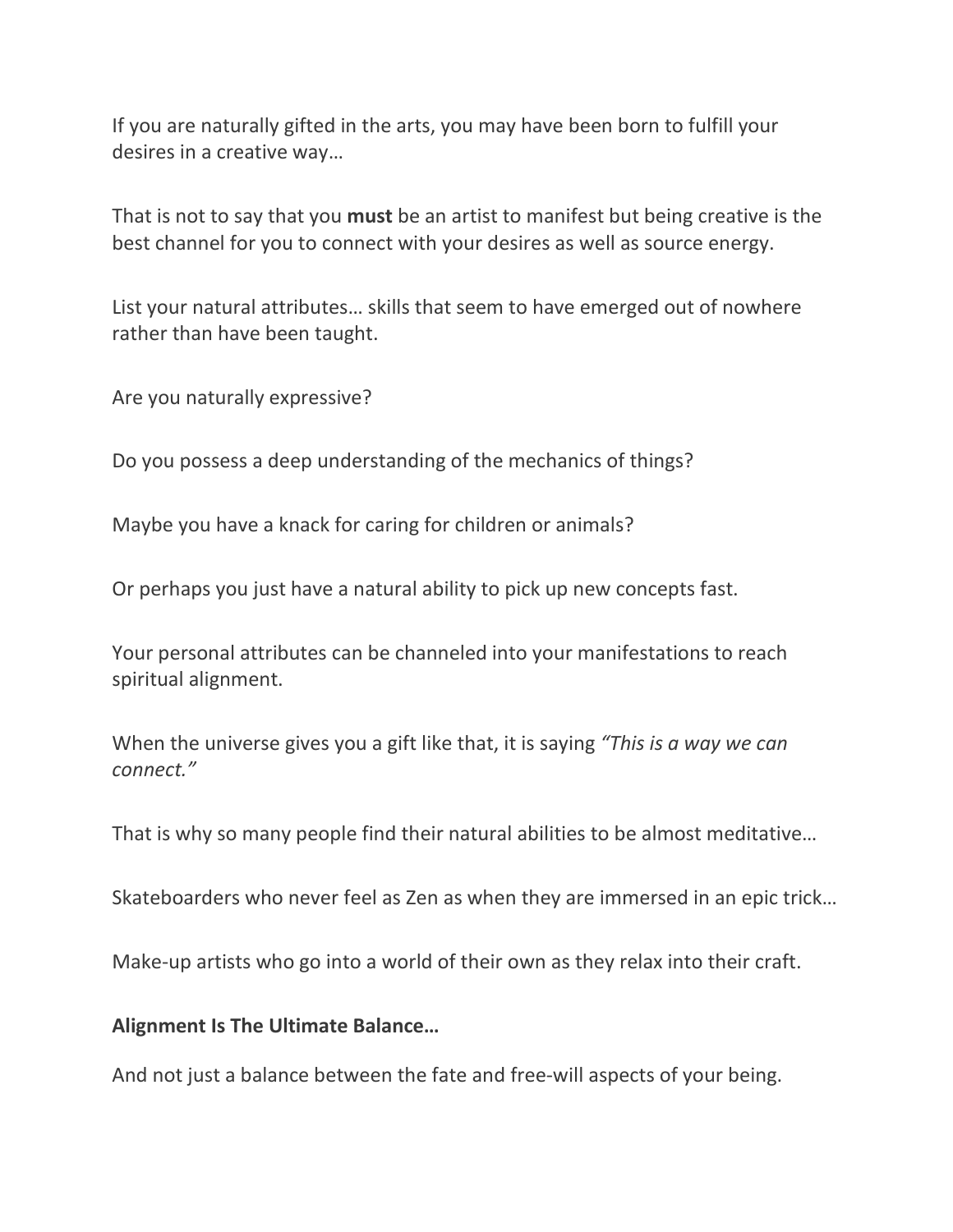Spiritual alignment and manifestation in particular centers on the three fundamentals of the Law of Attraction…

# *Thought, emotion, and action*

In other words, …

#### **Your thoughts invoke feelings which lead to certain actions.**

Here are some examples of spiritual alignment vs misalignment using the three fundamentals of the Law of Attraction….

#### **Misalignment…**

Jane wanted to manifest a new job that would put her on career path of her dreams.

Although she was smart, Jane was quite introverted and preferred to work alone… She spent her days in a busy office where she was constantly being hounded with queries and phone calls from clients and other staff members alike. One night, Jane went home and practiced a visualization technique to help her manifest the career of her dreams…

#### **Thought**

Jane imagined herself sitting in a private, luxury office. She pictured herself being up high enough in the building that she could look down and see the busy city below.

#### **Emotion**

On having this visualization, Jane felt a pain shoot through her heart. The desperation and longing for not having her ultimate desire were subtle… but it was there.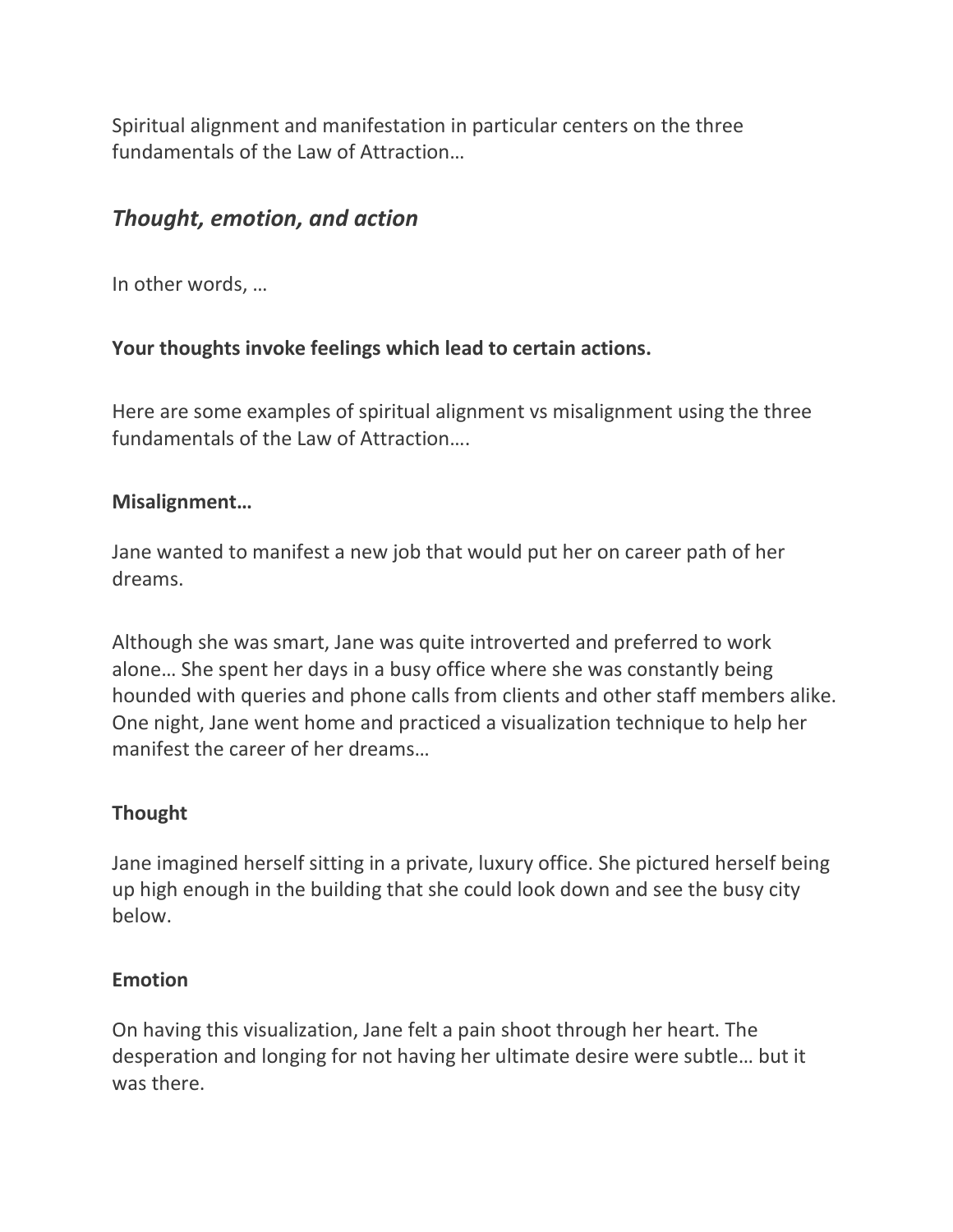#### **Action**

The next day, Jane went back to her job where she continued to struggle outside of her zone of genius. The queries and phone calls kept pouring in as did Jane's disappointment with her life. Eventually, she gave up on the Law of Attraction thinking it was just never going to work for her.

#### **Now, let us analyze just where Jane was misaligning herself.**

Although she knew that her creativity and productivity was best channeled when she was alone, Jane chose to work in a bustling office. Her high-vibe thoughts of a better life were countered by painful emotions and no action toward change.

You see, if you spend your time pining over better days and then wondering why the Law of Attraction is not working for you…

Guess what?

## **The Law of Attraction is working!**

In fact, it is working perfectly….

Bringing you back the exact same feelings of lack that you are emitting out to the universe.

Again, spiritual alignment and manifestation go hand in hand.

#### **Now, let us rework our scenario….**

After a long, hard day at work, Jane decided to go home and work on some visualization techniques to manifest a new job.

#### **Thought:**

Jane imagined herself working in solitude in a private, luxury office.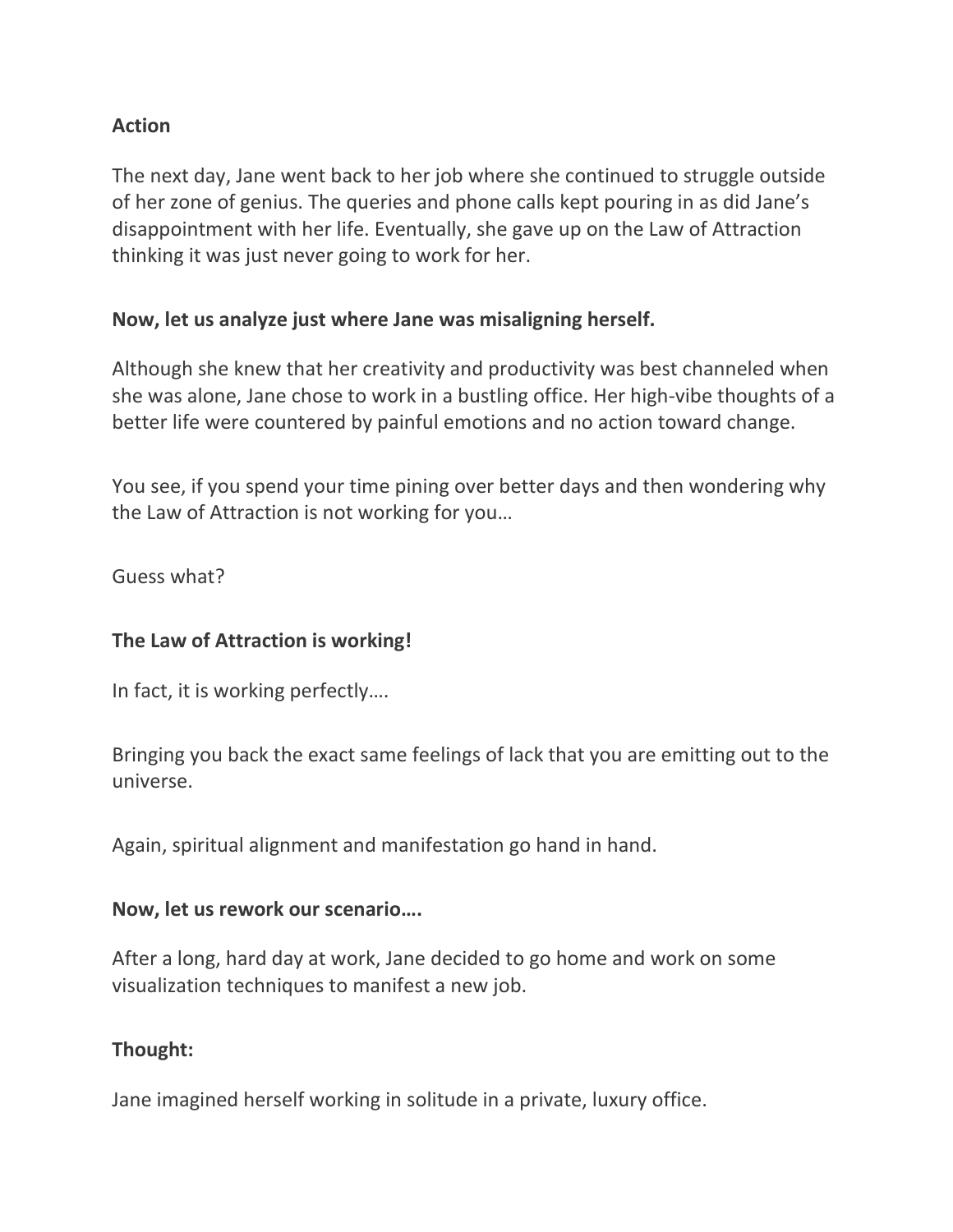#### **Emotion:**

While she visualized her desired scenario, Jane invoked feelings within. She imagined how it would feel to have her dream job.

Suddenly a wave of relaxation washed over her entire body. She felt nothing but peaceful tranquility while picturing herself in such a high vibe space.

#### **Action:**

The next day Jane arrived to work early so that she could get an hour of peace before the morning rush. After getting a major head start with her work, Jane's boss decided to let her leave an hour early. This gave her time to go home and start applying for jobs better suited to her zone of genius.

Jane was in complete spiritual alignment with her manifestation…

She was using her natural abilities (fate) to work toward her choice (free-will) for a better life.

In no time at all, Jane had manifested her dream job but not before her boss offered a promotion complete with a private office overlooking the busy city below.

Now, of course, Jane's story is only an example, but an example that is based completely in truth.

When thought, emotion, and action all work together on the same energetic frequency…

Alignment happens.

Also known as the secret sauce behind the Law of Attraction…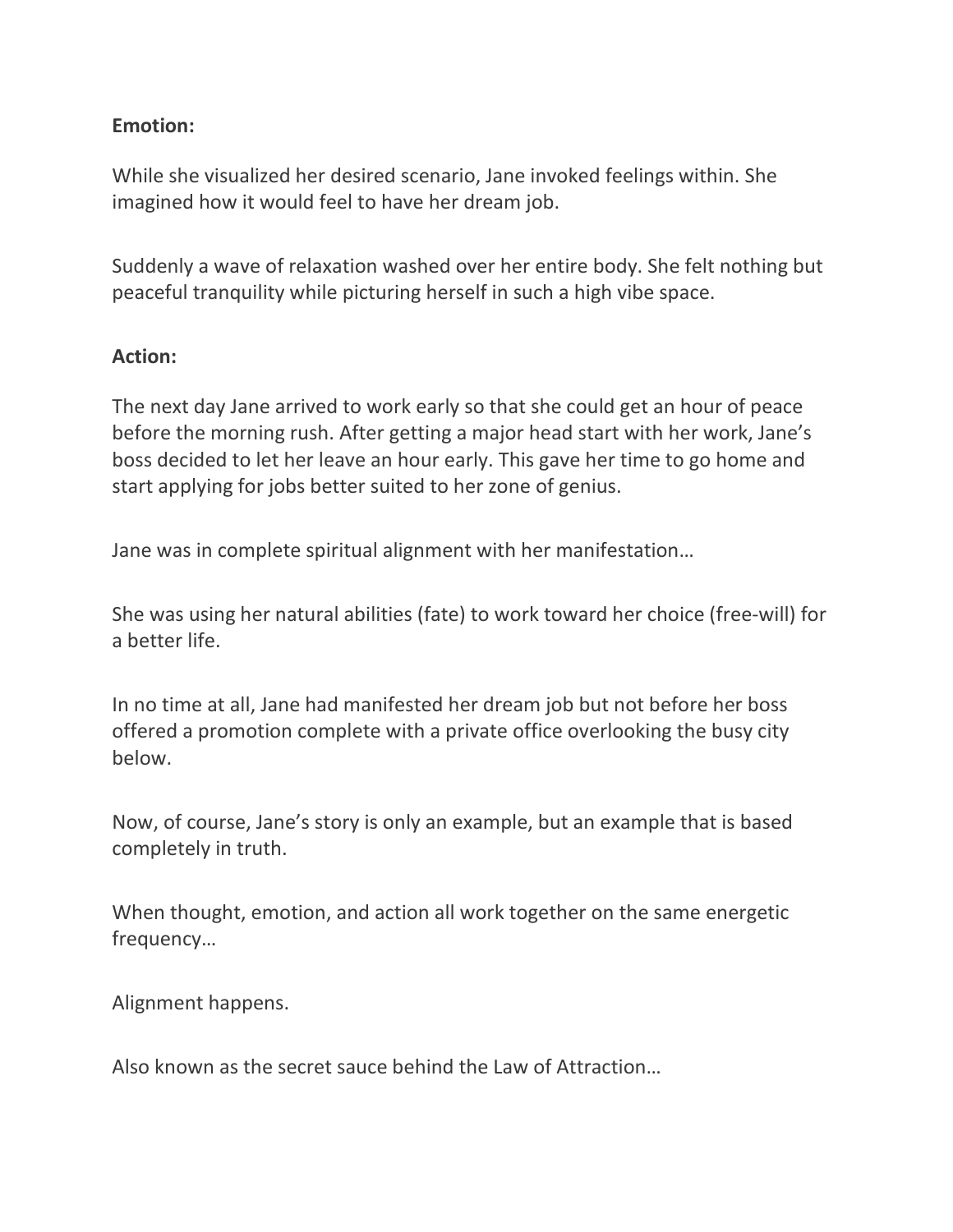## *"How you feel is your indication of your alignment or misalignment with who you are." – Abraham*

# **How To Best Reach A State Of Spiritual Alignment**

So now we know how spiritual alignment and manifestation work together, let us break down a few tools and techniques you can use to start reaching an aligned state today.

#### **1. Identify The Specifics.**

The first step toward aligning with your desire is always to get clear on what you really want.

It is a good idea to write your Intention down in order to ensure your path is clear.

#### **2. Use Techniques To Best Align Your Thoughts And Emotions.**

It is important to try a range of techniques to identify which one suits you best.

There are many ways to manifest.

The trick is to find a technique that resonates with you.

You can use affirmations, visualization, or journaling. Whichever manifestation path you choose to take, always remember to inject your routine with emotion.

Or in other words, fake it till you make it!

#### **3. Make Time For Gratitude.**

When you feel grateful for something, you emit an energetic signature that says this thing is already yours. Gratitude creates abundance which leads to more gratitude.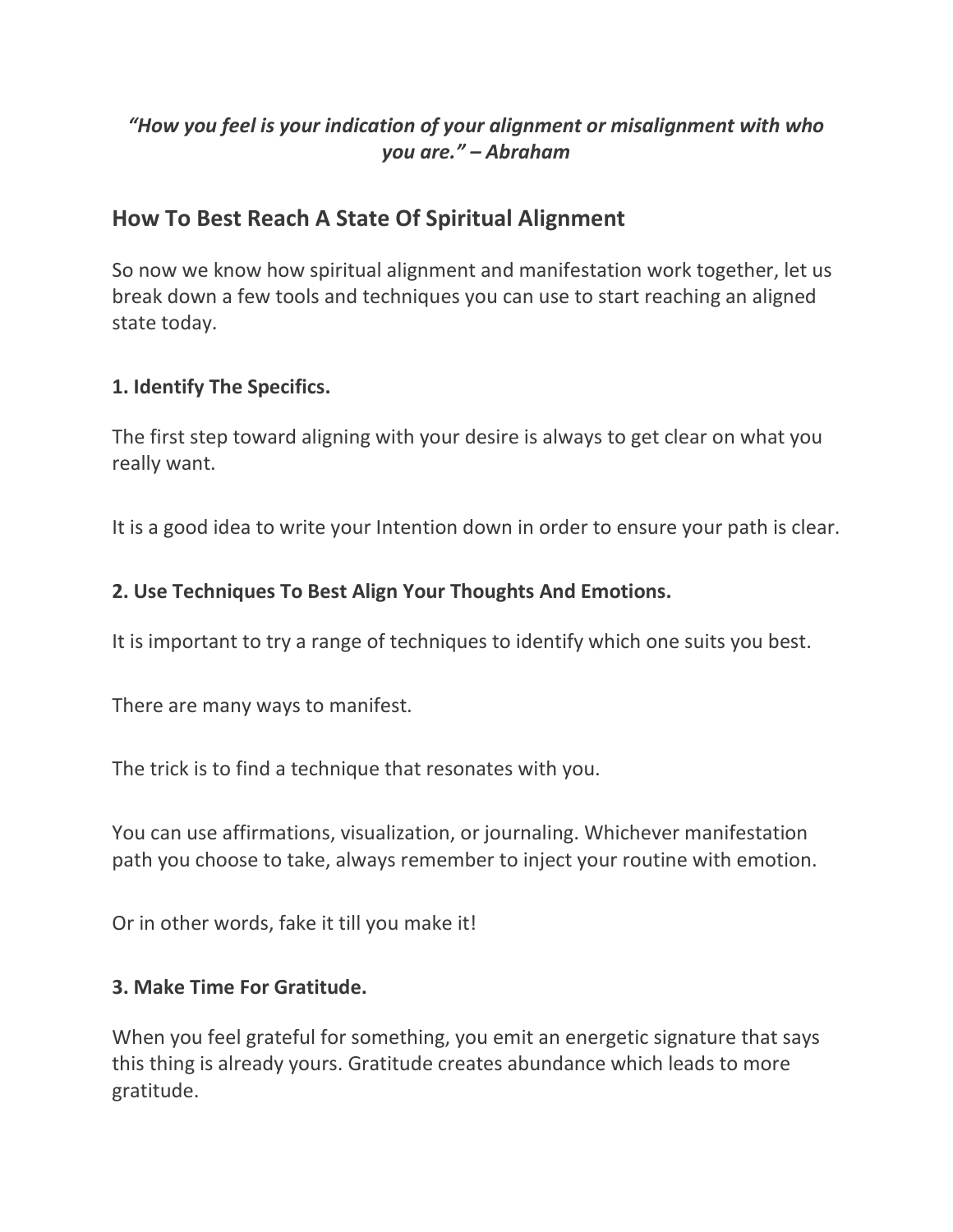Like attracts like.

Whether you are feeling grateful for the blessings you already have or those yet to come, gratitude is one of the highest vibrations you can emit.

The more gratitude you give, the more you get!

#### **4. Take Inspired Action**

It is important to make sure that thoughts and actions are not misaligned with your desires.

If you are trying to manifest something amazing like your dream car or a vacation or anything else, but you refuse to take any kind of action to reach those goals, then you are not reaching spiritual alignment.

Always be sure to act on your thoughts and emotions.

#### **5. Access Your Higher Purpose And Use It!**

Use your natural gifts to help you create the life of your dreams. Remember not to limit yourself to one skill.

For example:

Say you are wanting to manifest a dream career. You might be musically gifted but hold no interest in becoming a musician.

Think deeper into this gift…

It is not just a musical talent you possess! It is creative expression! Artistic communication!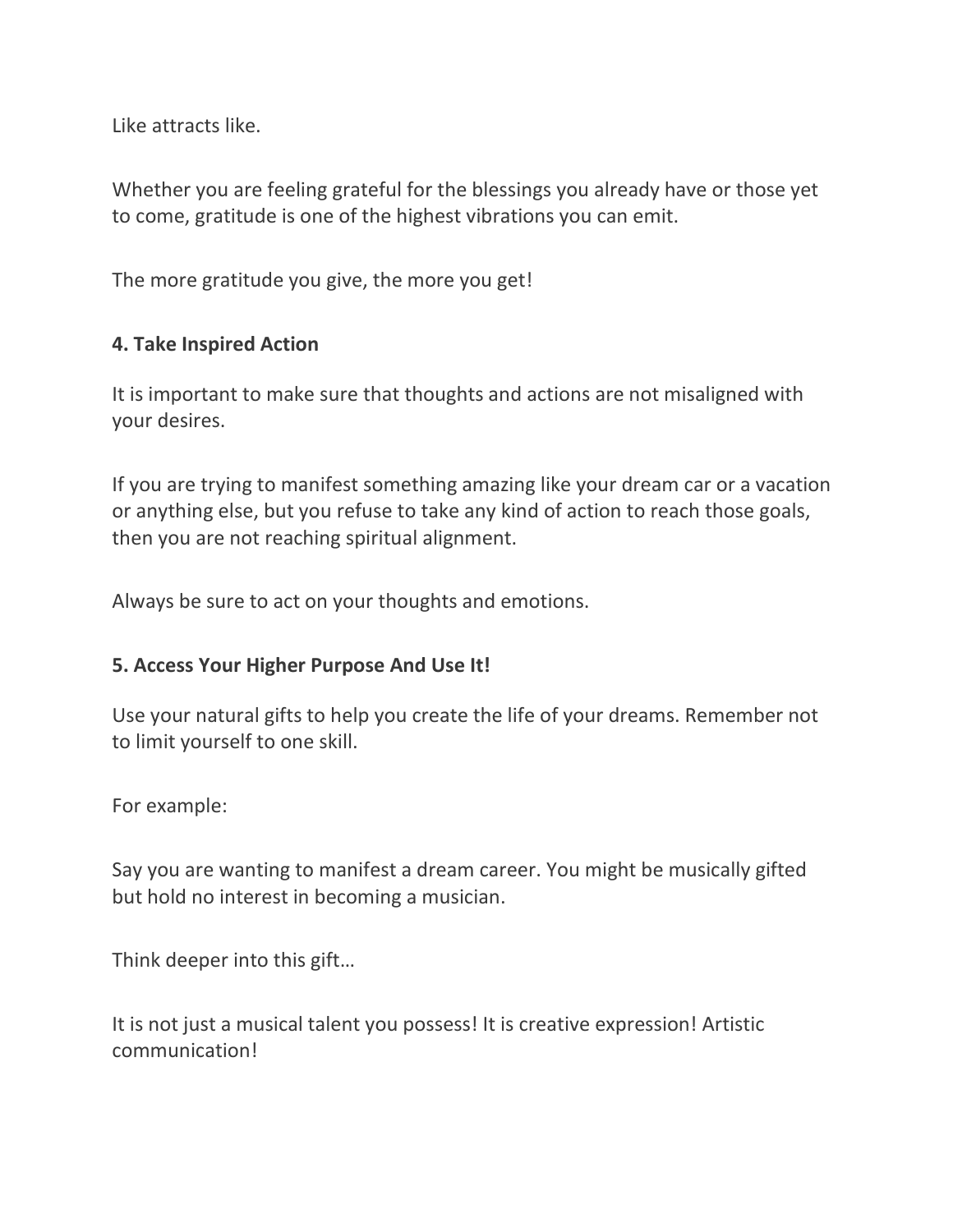Perhaps you end up channeling that creative expression into website design?

Maybe you use those skills in artistic communication to be a children's story writer or public speaker.

Your destiny is broad, and the fun part is being able to channel it in any direction that you choose.

#### **6. Meditate**

Meditation will allow you to connect with your higher self and therefore reach deep spiritual alignment with your desires.

Often meditation can lead to inspired thoughts and ideas with more clarity than ever before.

These connections are not always made during the meditation itself but often make an appearance days later, popping into your mind out of nowhere.

## **7. Raise Your Vibration.**

Doing things that elevate your vibrational frequency is the best way to align yourself not only with your desires but with your higher self and source energy too.

Identify the kinds of things that make you feel good and add them to your daily routine.

Some examples of high vibe living are as follows:

- Making time for exercise or yoga.
- Creating order and flow within your home.
- Using tools such as soft music and essential oils to create a peaceful atmosphere.